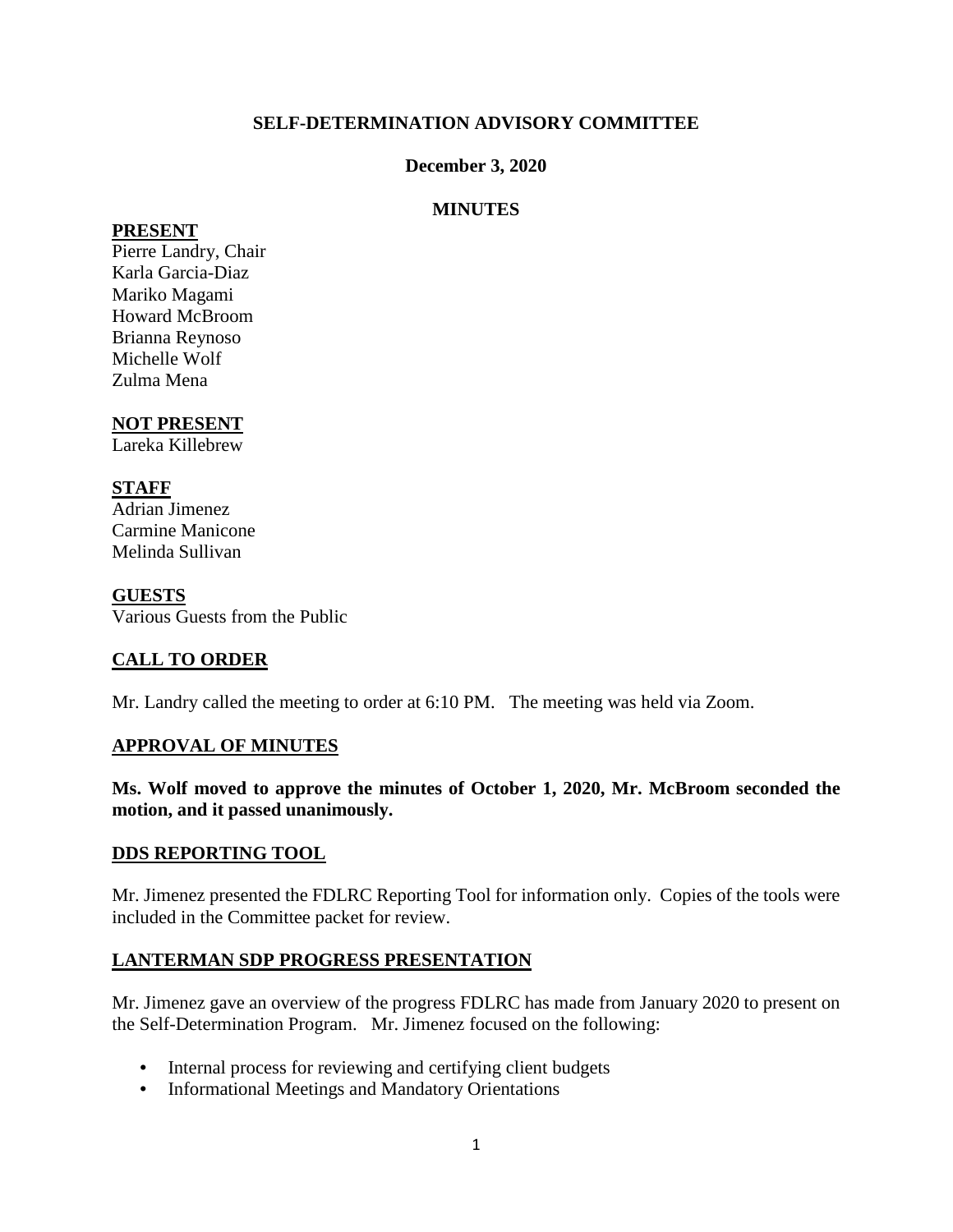- DDS Funding for Fiscal Year, 2019-20
- Lanterman Staff Efforts

Discussion followed. Ms. Jimenez will email the presentation to the Committee and those interested.

### **SDAC ACTIONS – RE BARRIERS IDENTIFIED IN THE AUGUST SSDAC REPORT**

Ms. Landry reported that based on two recent reports on the barriers to participation in the Self-Determination Program; 1) the August Statewide SDAC report on barriers, and 2) the September DDS report on their Withdrawal Surveys, the Committee drafted recommendations for Lanterman Regional Center staff to take to help the program overcome some barriers to participation. The recommendation are covered under the next agenda item, "SDAC Funding Directive 2019-2020".

## **SDAC FUNDING DIRECTIVE 2019-2020**

The Committee presented the following actions to the Center as funding options for the SDAC Funding Directive for 2019-2020.

#### **NEEDS IDENTIFIED IN THE TWO REPORTS**

- 1) More individual coaching through the process ("handholding")
- 2) Monthly reports with better data analysis
- 3) Better access to IFs, PCP facilitators and FMSs
- 4) Make SDAC meetings available to everyone

## **RECOMMENDATIONS TO FDLRC**

- **Extend the Promotora program**. (\$25,000 for another year)
- **Hire a data analysis consultant.**  Work with the consultant to develop a data-needs plan, then use the part time contractor for regular monthly and ad hoc data analyses (~\$1,500)
- **Contribute \$5,000 to support the Gott platform.**
- **Offer translation into Spanish**  (\$3,600/12 mos.)
- Gauge the need for other translation services